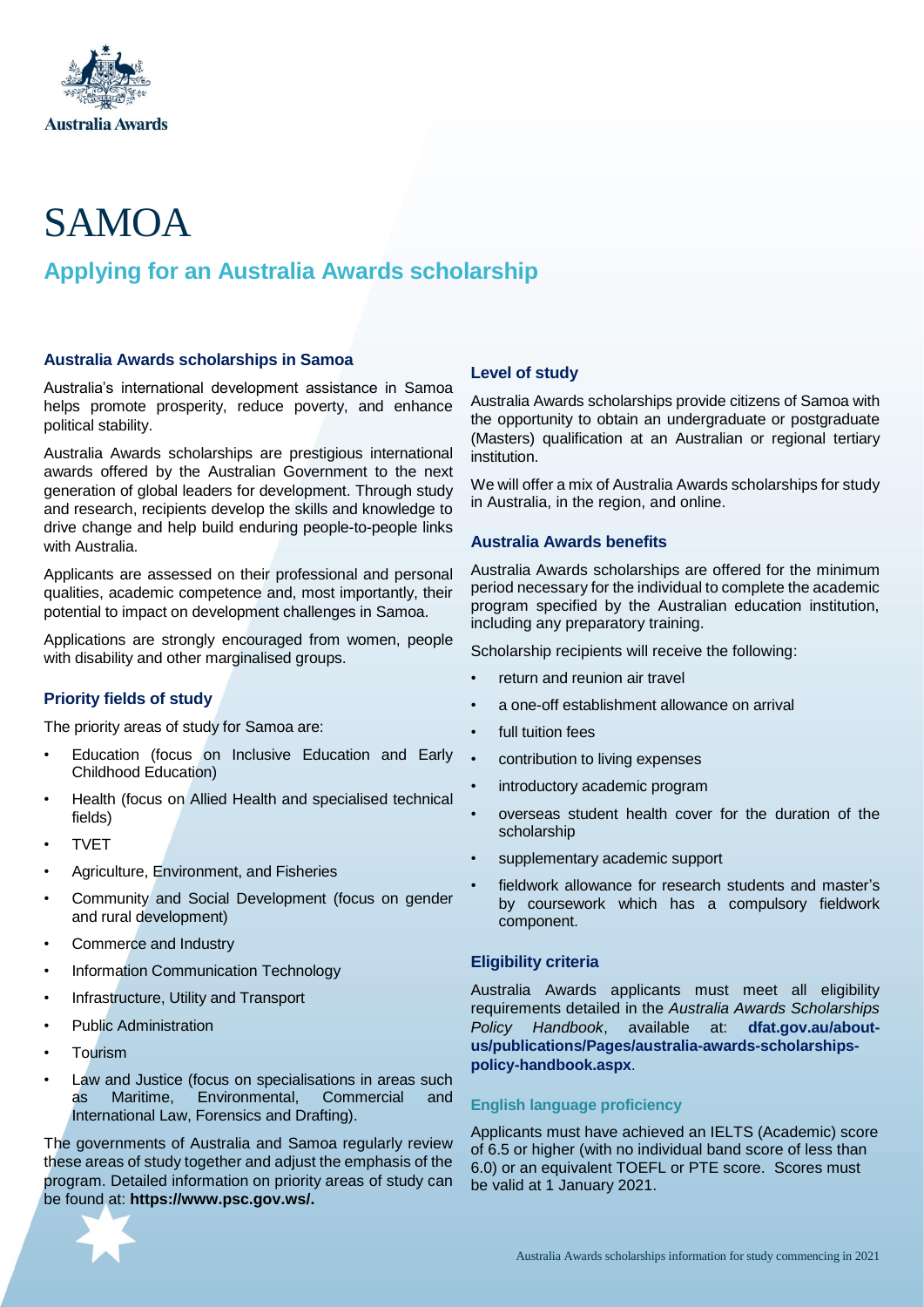#### **Commencement of study**

All scholarships must be taken up in the year for which they are awarded. Should an awardee not be able to commence study by November in the year of the award, the scholarship will be cancelled.

# **Country-specific conditions**

In addition to the eligibility requirements, candidates from Samoa must also meet the following conditions:

- Applicant must request a new course of study and not seek support for a course already commenced;
- Applicant must be applying for an upgrade of their highest qualification:
- Samoan citizens holding citizenship of any other developed country (including American Samoa/USA, Australia) are ineligible to apply;
- Must be currently employed and have worked in Samoa for more than 2 years (Open Category);
- Must be residing in Samoa / have resided for a minimum of 2 consecutive years at the time of application;
- Must sign a Government Scholarship Bond prior to departure for study;
- Applicants must have a valid email address in order to receive notifications on the status of their application.

#### **Application dates**

For study commencing in Australia in 2021:

#### Opening date: **1 February 2020**

Closing date: **30 April 2020**

Applications and/or supporting documents received after the closing date will not be considered.

#### **The application process**

#### **Online applications (Open Category only)**

All AAS and AAPS applications must be lodged online through OASIS.

#### **Foundation Students applications**

All completed application forms must be submitted to DFAT Apia to be entered on OASIS.

#### **AOSS (DFL) applications**

A completed application form is submitted to SMFAT Apia and then to DFAT for external evaluation.

#### **Supporting documents**

Applicants must submit all of the relevant supporting documents listed in the *Australia Awards Scholarships Policy Handbook*.

Applicants must also provide the following documents to meet the specific requirements for Samoa:

| <b>Required</b> | <b>OASIS</b>  | <b>Certified</b> |
|-----------------|---------------|------------------|
| document        | document type |                  |

| Proof<br>of     | Passport/Birth   | Yes |
|-----------------|------------------|-----|
| Citizenship     | Certificate      |     |
| Academic        | Certificate,     | Yes |
| Transcript      | Undergraduate,   |     |
|                 | Postgraduate     |     |
| Degree          | Certificate,     | Yes |
| Certificate     | Undergraduate,   |     |
| (Open Category) | Postgraduate     |     |
| Referee Report  | Academic         | Yes |
| (Open Category) | Mentors,         |     |
|                 | <b>Employers</b> |     |

#### **The selection process**

- Applications will go through an eligibility check before being ranked according to the assessment criteria below through an external evaluation process.
- Applicants will be shortlisted based on the external evaluation report.
- Only shortlisted candidates will be contacted.
- The selection process includes an interview. Applicants will be assessed against the following criteria:
	- academic competence
	- potential outcome, specifically the contribution to development outcomes in Samoa
	- professional and personal leadership attributes including relevant work experience.
- Successful candidates will be notified no later than 1 August 2020.

#### **Preparatory training**

Successful applicants will be required to:

- attend course counselling
- sit the IELTS test if required
- attend pre-departure briefing
- attend the university's Introductory Academic Program
- attend other required preparatory study on arrival in Australia (e.g. – English for Academic Purposes).